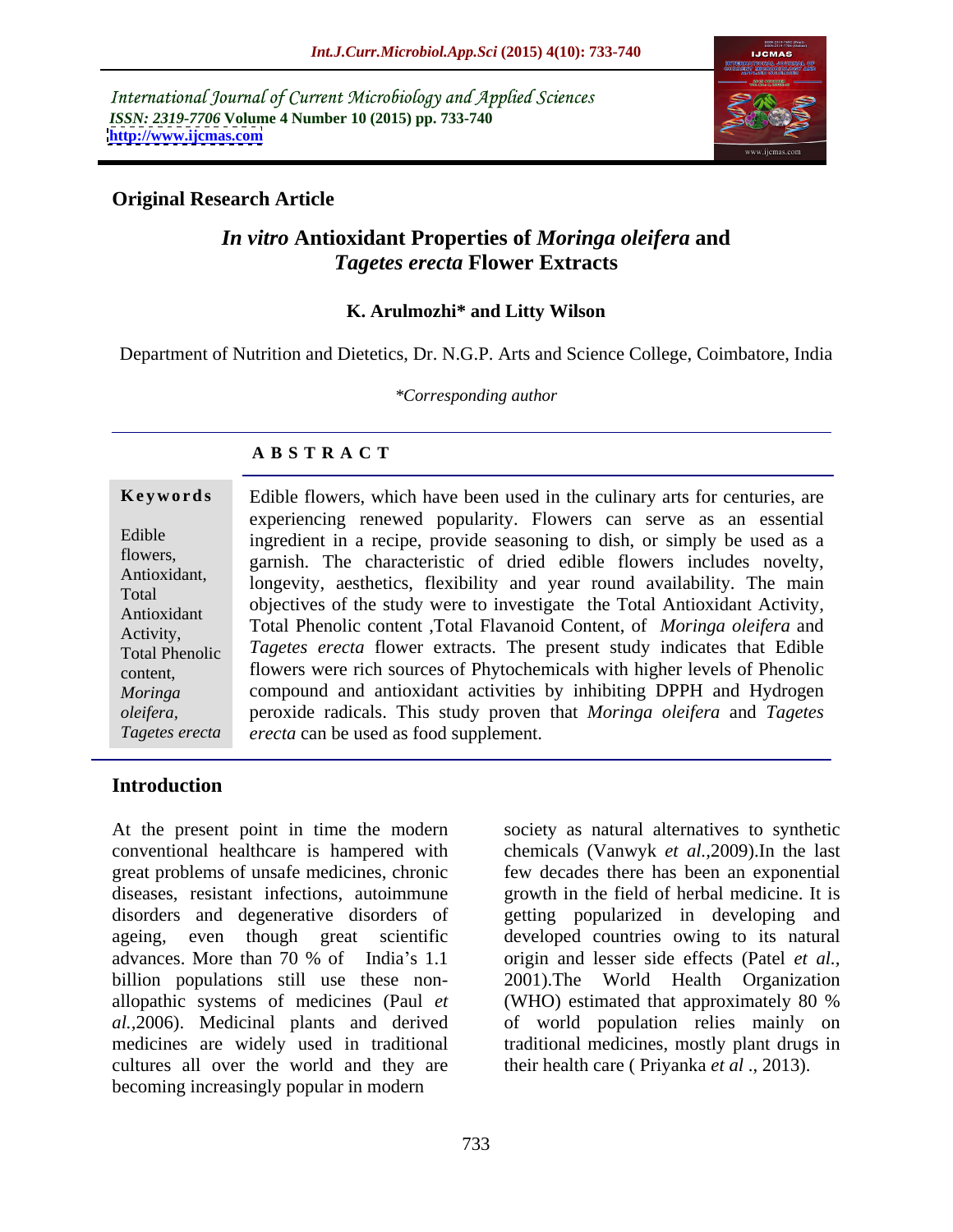Flowers have been used for edible purpose the indigenous medicine of South Asia since ancient times, and have medicinal as (Price, 1985 ; Parrotta,2001).Almost all the well as nutritional value. Now a day, in the parts of this plant: root, bark, gum, leaf, fruit Western world, the most common use of [pods], flowers,seed and seed oil have been flowers is in salads. But more and more used for various ailments in the indigenous people are becoming adventurous as they medicine of South Asia, including the realize the flavor and health potential of flower blossoms and bud (Sharma *et al.*2011*).* Edible flower is just what the gastrointestinal ,hematological and hepatoname implies, a flower or part of flower that can be eaten. Although edible flowers are most popular in fresh salads and imaginative<br>the salar state of the salar state of the salary state of the salary state of the salary state of the salary state of the salary state of the salary state of the salary state of uses for the colored petals are being explored that open beautiful and tasty evidenced by an increase in the number of the nectar for bees, although some have claimed<br>
edible flower cook books culing magazine that honeybees do not gather nectar from edible flower cook books, culinary magazine articles, and television shows. Consumer purchase packaged edible flowers for use in meals as a garnish or ingredients in salads, soups, desserts and drinks (Pegoraro, 2007).

*Moringa oleifera* is the most widely carbuncles. The flower is useful in fevers, cultivated species of a monogeneric family epileptic fits (Ayurveda), astringent, cultivated species of a monogeneric family, the Moringaceae, that is native to the sub- Himalayan tracts of India, Pakistan, Bangladesh and Afghanistan. This rapidly growingtree (also known as the horse radish tree, drumstick tree, benzolive tree, kelor, marango, mlonge, moonga, mulangay, nébéday, saijhan, sajna or Ben oil tree),was utilized by the ancient Romans, Greeks and Egyptians;it is now widely cultivated and has become naturalized in many locations in thetropics (Fahey,  $2005$ ). Described as "one of the most amazing trees God has created", almost every part of drumstick viz. bark, root, fruit, flowers, leaves, seed and gum is a rich repository of proteins, vitamins and minerals including potassium, calcium, phosphorus, iron, folic acid as well as  $\beta$  carotene. Leaves can be eaten fresh, cooked or stored as dry powder for many months without refrigeration, without loss of nutritional value. Almost all the parts of this plant have been used for various ailments in

treatment of inflammation and infectious diseases along with cardiovascular, renal disorders (Kumar *et al.,*2010).

culinary vistas ( Mlcek,2011). Edible amounts of calcium and potassium. Moringa flowers becoming more popular as thowers also provide a year-round source of The flowers can be eaten or used to make a tea. In Haiti, tea from the flowers is drunk for colds. The flowers provide good flowers also provide a year-round source of nectar for bees, although some have claimed that honeybees do not gather nectar from Moringa (Price M, 2007).Different parts of this plant including flower are used in folk medicine to cure various diseases. Leaves are used as antiseptic and in kidney troubles, muscular pain, piles and applied to boils and carbuncles. The flower is useful in fevers, epileptic fits (Ayurveda), astringent, carminative, stomachic, scabies and liver complaints and is also employed in diseases of the eyes (Nikkon *et al.,*2009).

> So with this view the present study on *'In vitro* Antioxidant properties of *Moringa oleifera* and *Tagetes erecta* flower extracts was carried out with the following objectives includes to investigate the Total Antioxidant Activity of *Moringa oleifera* and *Tagetes erecta* flower extracts. To investigate the Total Phenolic content of *Moringa oleifera* and *Tagetes erecta* flower extracts. And also to investigate the Total Flavanoid Content of *Moringa oleifera* and *Tagetes erecta* flower extracts.

### **Materials and Methods**

### **Selection of edible flowers**

Fresh flowers of *Moringa oleifera* &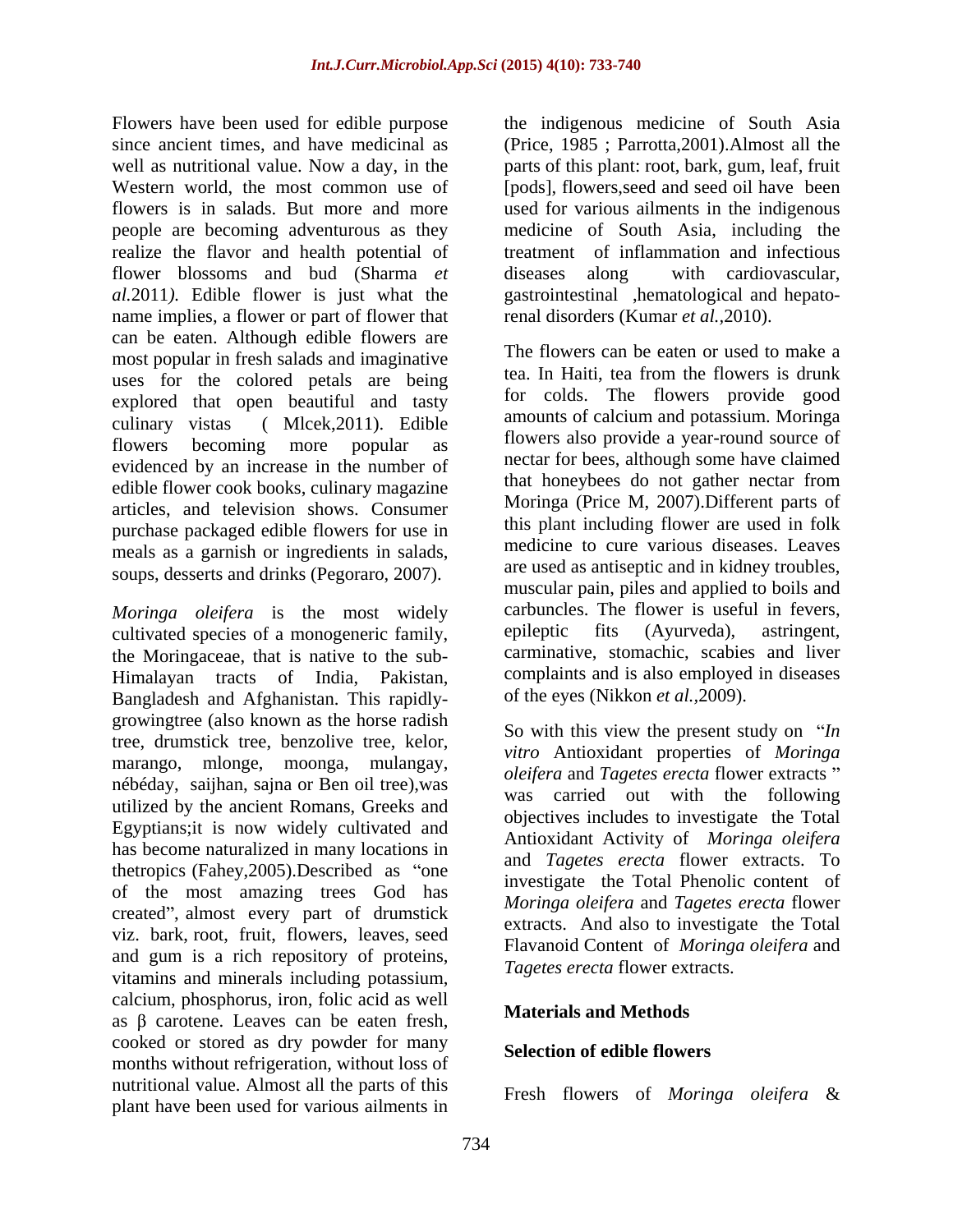parts of Kasargod District, Kerala, India in the month of January.

Procured flowers were washed thoroughly oxidative mechanisms that lead to flowers were shade dried at room temperature for 10 to 15 days and dried The scavenging activity of DPPH free

found in natural from. Their secondary reported by Gyamfi (2007). Fifty exhibiting a wide range of biological mixed with 1ml of 0.1mM DPPH in activities (Devanaboyina *et al.*, 2013) methanol solution and 450 ul and 50 mM

For Aqueous extraction, 2.5g of each powdered plants was added to 50ml of distilled water and boiled seperately.

with Ethanol & Chloroform. **Example 2** edible flowers

1.5 g of the plant powders were dissolved in Studies have indicated that these both solvents separately and filtered. both phytochemicals, especially polyphenols,

plugged with cotton.

### *Tagetes erecta* were procured from various **Determination of total antioxidant activity of edible flowers**

**Processing of edible flowers** polyphenol and flavonoid has ability to with water to remove earthy matters and degenerative diseases (Heim *et al.,*2000 ; made them free from debris. Cleaned Islam S., 2006) Antioxidant compounds like phenolic acid, scavenge free radicals thus inhibit the oxidative mechanisms that Islam S.,2006)

materials were pulverized in mechanical radicals and Hydrogen peroxide radical grinder to powder form. scavenging activity by different plant **Extraction of bioactive compounds from** method reported by Gyamfi(2007).The **edible flowers** procedure used for the determination of total Plants and herbal extracts have formed flowers.Scavenging activity of DPPH free important position in modern medicine, due radicls by different plant extracts was to their chemical and medicinal contents determined according to the method metabolites represent a large reservoir of microliters of the plant extract in methanol, structural moieties which work together yielding 100 µg/ml in each reaction, was methanol solution and 450 ul and 50 mM Procedure used for the extraction of only was used as experimental control. After bioactive compounds from edible flowers is 30 min of incubation at room temperature, is as follows. the reduction in the number of DPPH free **Preparaton of extract** absorbance at 517nm. BHT and  $\alpha$ extracts were determined according to the antioxidant capacity of edible reported by Gyamfi (2007). Fifty mixed with 1ml of 0.1mM DPPH in methanol solution and  $450 \mu l$  and  $50 \mu M$ Tris-HCL buffer (pH 7.4). methanol  $(50 \mu l)$ radicals was measured, reading the absorbance at 517nm. BHT and  $\alpha$ tocopherol were used as control.

Inhibition Value =  $\{(Ab-Aa)/Ab\}$ \*100

It is then filtered with a filter paper and sample and Aa is the absorption of the allowed to cool. extract. Where Ab is the absorption of the blank extract.

### For solvent extraction, same was repeated **Determination of total phenolic content of edible flowers**

An aromatic filtrate was obtained and later which helps to reduce the risk of chronicStudies have indicated that these phytochemicals, especially polyphenols, have high free-radical scavenging activity,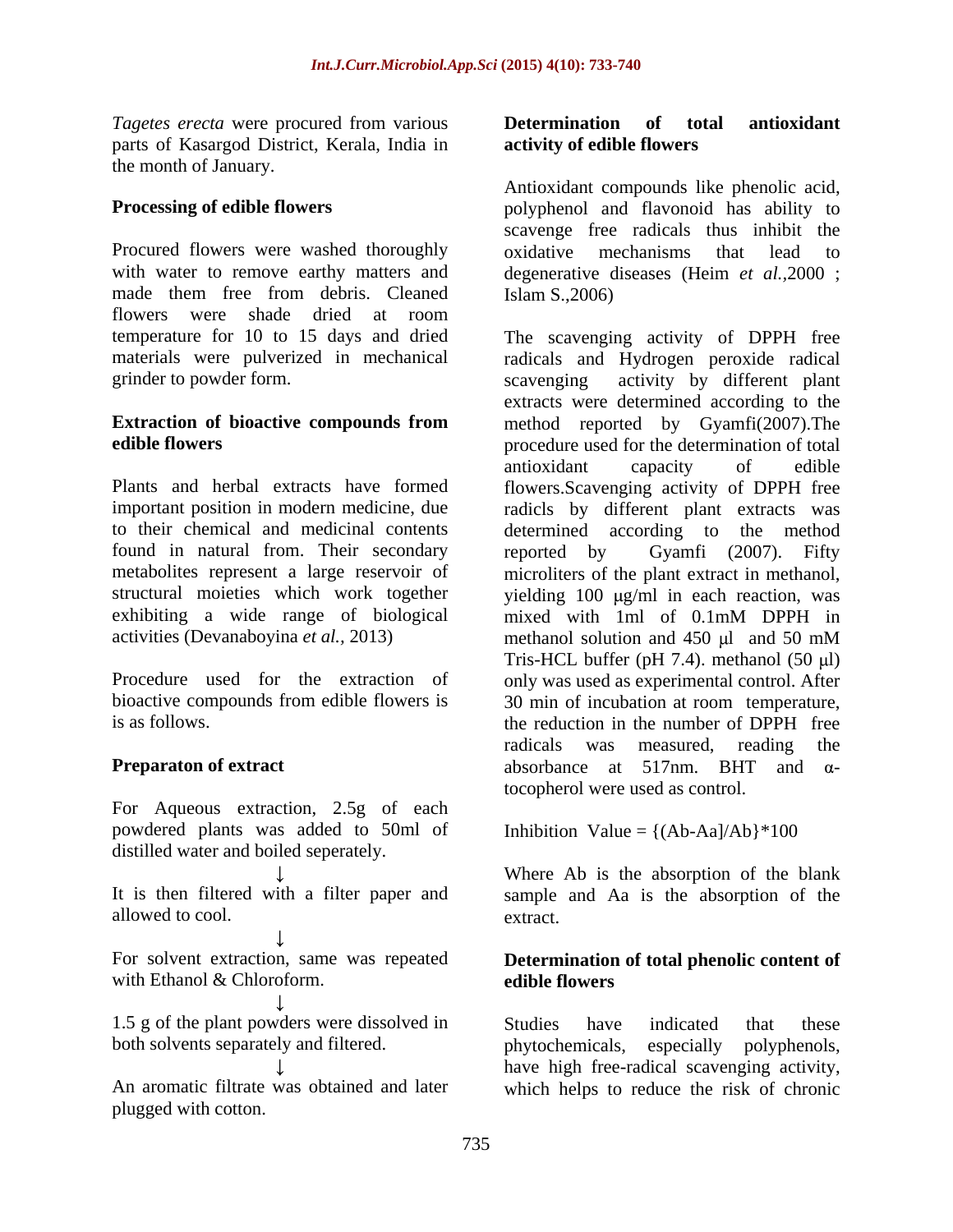diseases, such as cardiovascular disease, solution. 150 \, 150 \, d of a free ship prepared 10 \% cancer, and age related neuronal A1C1<sub>3</sub> solution, and 500 µl of 1M NaOH.

Total soluble Phenolic content of edible allowed to rest for 5 min, after which flower extract were determined by using the  $\qquad$  absorption was measured at  $\lambda = 510$  nm. A Folin Ciocalteu assay, following the method mixed solution having no extract or standard of Kim et al (2007). The procedure used for was employed as a blank. The amount of the determination of total phenolic content of edible flowers. Total soluble phenolic content were determined by using the Folin- Ciocalteu assay, in total  $100 \mu l$  of each extract (1 mg/ml) was added to a test tube containing 50 $\mu$ l of the phenol reagent (1m). **Determination** of total antioxidant A further 1.85 ml of distilled water was added to the solution and allowed to stand for 3 min after vortexing, then  $300 \mu l$  $Na<sub>2</sub>CO<sub>3</sub>$  (20 % in water, v/v) was added and were determined by DPPH Assay and vortexes, and the final volume (4ml) was Hydrogen peroxide radical scavenging obtained by adding 1.7ml of distilled water. activity methods. DPPH Assay is a A reagent blank was prepared by using preliminary test to investigate the distilled water. The final mixture was antioxidant potential of extracts. This assay vertexes, and then incubated for 1 hr in the has been widely used to test the free radical dark at room temperature. The absorbance scavenging ability of various samples. The was measured at 765 nm using UV-VIS Spectrophotometer. A standard curve was prepared using  $100 \mu$ g,  $200 \mu$ g,  $300 \mu$ g, 400 g, 500 g Gallic acid in methanol; water In present investigation, the antioxidant (50:50 v/v). total phenolic value are activity properties of the Marigold and expressed in terms of Gallic acid equivalents Moringa flowers were estimated by water (GAE) in milligrams per gram plant extract.<br>All determination were performed in triplicate. The DPPH activity was high in water extract

Total flavonoid content of edible flower 24.675 %). extract were determined by means of calorimetric method of Quettier et In the case of Hydrogen peroxide radical al.,(2000). The procedure used for the determination of total flavonoid content of the maximum Antioxidant content. In edible flowers. Total flavanoid content was general, methanolic extracts of *Moringa*  determined by means of a colorimetric *oleifera* and *Tagetes erecta* extracts shown methods. Briefly 250  $\mu$ ml of diluted extract<br>were mixed with 75  $\mu$ l of a 5 % NaNO<sub>2</sub> were mixed with 75  $\mu$ l of a 5 % NaNO<sub>2</sub> Water extracts.

degeneration (Ames *et al.,* 2003). The final volume was adjusted to 2.5 ml solution. 150 $\mu$ l of a freshly prepared 10 %  $A1C1_3$  solution, and 500 µl of 1M NaOH. with distilled water. The mixture was total flavanoids was expressed as mg quercetin equivalents (CE)/ g sample.

### **Results and Discussions**

### **Determination of total antioxidant activity of edible flowers**

The Antioxidant activities of Edible flowers preliminary test to investigate the Total Antioxidant Activity of Edible flower extracts is presented in Table I.

can be observed that in Moringa oleifera, **Determination of total flavonoid content** 46.33 %). In *Tagetes erecta*, water extract **of edible flowers contained maximum** DPPH activity and methanol extracts. From the Table I, It can be observed that in *Moringa oleifera* , the DPPH activity was high in water extract followed by Methanol extract (77.81 and contained maximum DPPH activity followed by methanol extract (58.269 and 24.675 %).

> scavenging activity, Water extracts showed lesser Antioxidant activity as compared to Water extracts.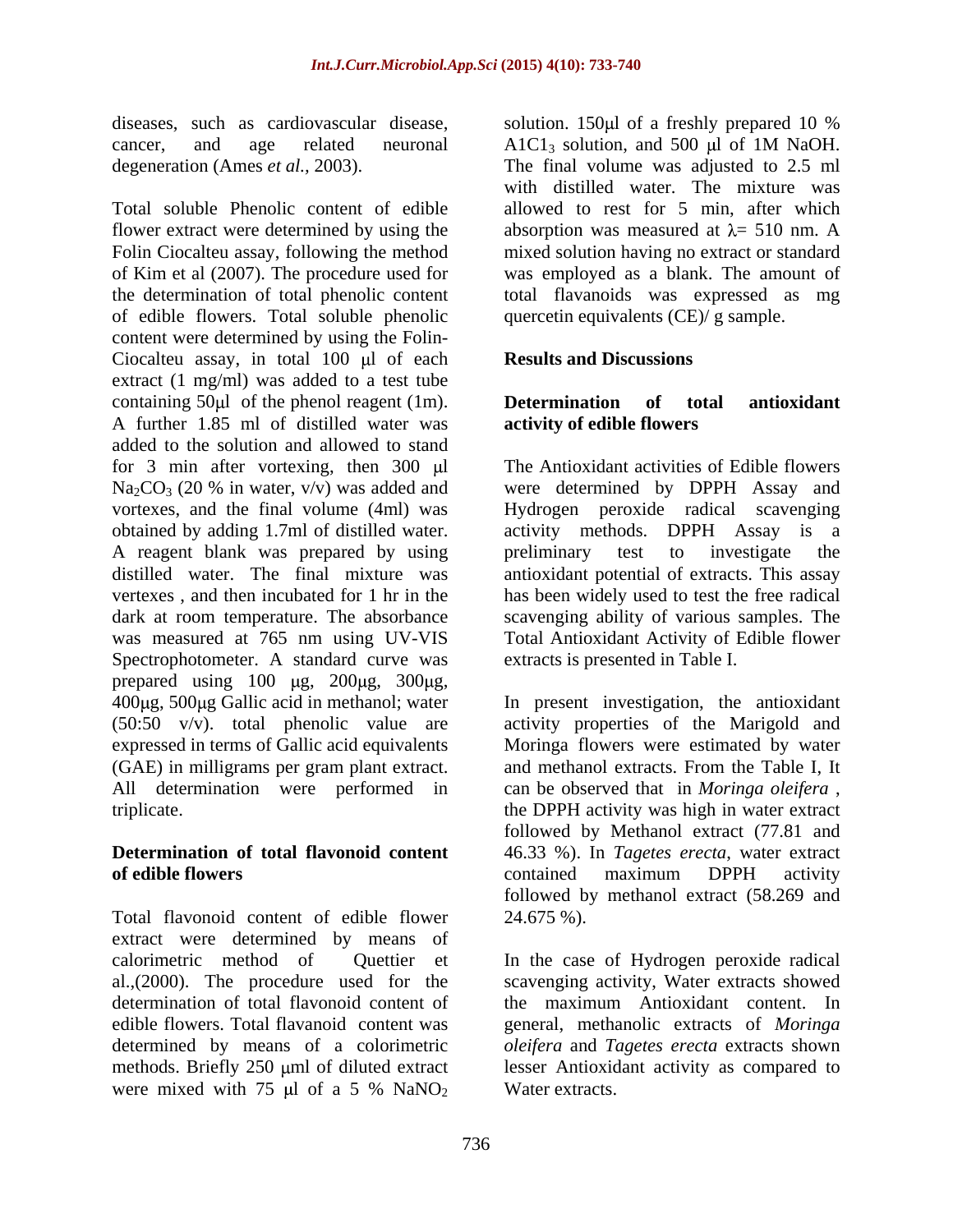### *Int.J.Curr.Microbiol.App.Sci* **(2015) 4(10): 733-740**

| Sl No. | Name of the flower | Extrac          | <b>DPPH</b> Activity | Hydrogen peroxide               |
|--------|--------------------|-----------------|----------------------|---------------------------------|
|        |                    |                 | (0)                  | Radical Scavenging Activity (%) |
|        | Moringa oleifera   | <b>Water</b>    | 77.813               | 88.925                          |
|        |                    | <b>Methanol</b> | 46.334               | 64.446                          |
|        | Tagetes erecta     | Water           | 58.269               | 66.285                          |
|        |                    | <b>Methanol</b> | 24.675               | 43.835                          |

### **Table.1** Total antioxidant activity of edible flowers

## **Table.2** Phenolic content of edible flowers

| Sl No. | Name of the flower | Total Phenolic Content (mg/ml) |
|--------|--------------------|--------------------------------|
| . .    | Moringa oleifera   | ---                            |
|        | Tagetes erecta     | $\sim$ $\sim$                  |

### **Table.3** Flavanoid content of edible flowers

| Sl No. | Name of the flower | <b>Total Flavanoid Content</b> |
|--------|--------------------|--------------------------------|
|        |                    | $(mg/\mu l)$                   |
| . .    | Moringa oleifera   | 0.48                           |
|        | Tagetes erecta     | 1.92                           |

### **Figure.1** Total antioxidant activity of edible flower water extracts

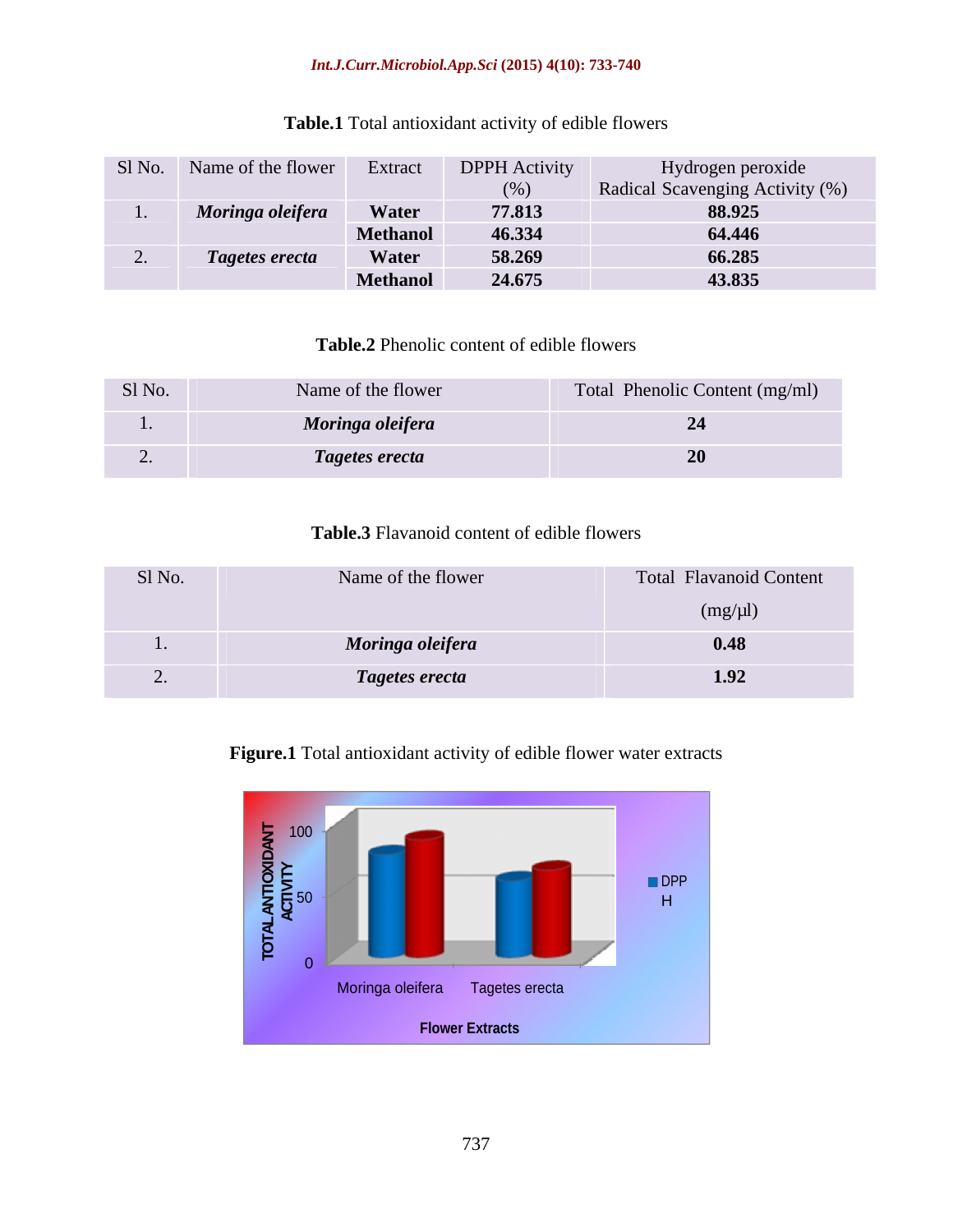

**Figure.2** Total antioxidant activity of edible flower methanol extracts

**Figure.3** Phenolic content of edible flowers





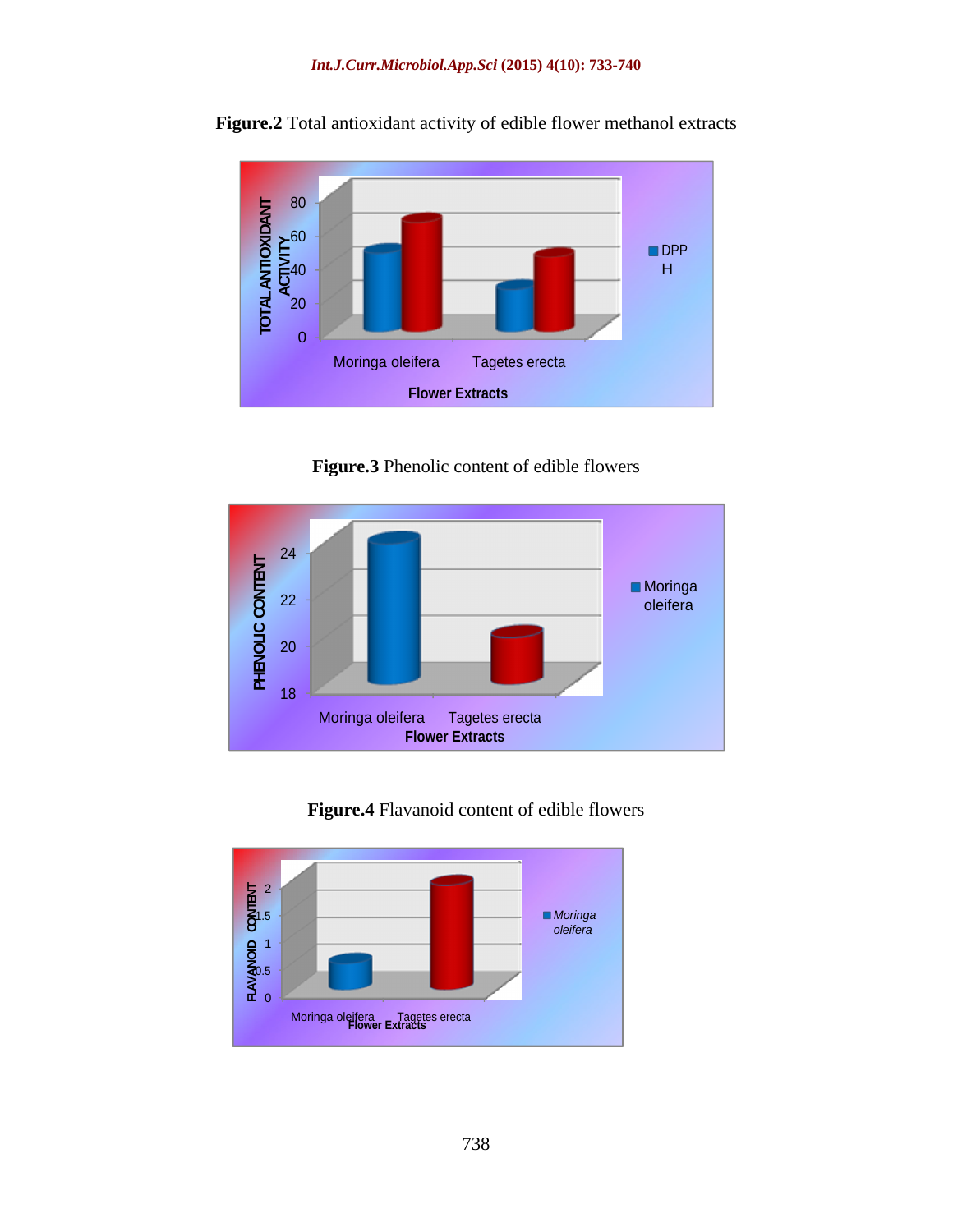In DPPH Assay and Hydrogen peroxide Extracts of *Moringa oleifera* shown higher

# **Determination of total phenolic content of** *erecta* where as *Tagetes erecta* showed

Total soluble phenolic content of edible flower extract were determined by using the Reference Folin Ciocalteu assay, following the method of Kim et al.,(2007). The Total Phenolic Ben-Erik Vanwyk, Micheal Wink, Content of Edible flowers are presented in Medicinal plants of the world. Table II. It was clear that, the total phenolic content of edible flowers were in the order *Moringa oleifera* > *Tagetes erecta*. *Moringa oleifera* (40mg) has higher amount of Phenolic content than *Tagetes erecta.* (40mg).The Total Phenolic Content of Edible flowers is graphically represented in FIGURE III. pp 43-48

## **Determination of total flavanoid content**

Total Flavanoid content of edible flower extracts were determined by means of chloroform fraction of flower of calorimetric method of Quettier et al., (2000).The Total Flavanoid Content of Edible flowers is presented in TABLE III. Jed W. Fahey, Sc.D., (2005) Moringa It was clear that, The total flavanoid content oleifera: A Review of the Medical

*erecta* > *Moringa oleifera*. *Tagetes erecta* (1.92mg) has higher amount of flavanoid (0.48mg).The Total Flavanoid Content of Edible flowers is represented graphically in Figure IV. A new source of nutraceutical foods.

radical scavenging activity methods, samples, *Moringa oleifera* and *Tagetes*  antioxidant activities as compared to Edible flowers were rich sources of *Tagetes erecta*. Phytochemicals with higher levels of The Total Antioxidant Activity of Water activities. Furthermore, observations of two and Methanolic extracts of Edible flowers edible flowers such as, *Moringa oleifera* and by using the DPPH Assay and Hydrogen *Tagetes erecta* which were investigated in peroxide Radical Scavenging Activity this study, the extract of *Moringa oleifera* methods are graphically represented in showed higher antioxidant activities by FIGURE I and FIGURE II. This inhibiting DPPH and Hydrogen peroxide **edible flowers** higher flavanoid content than *Moringa*  In conclusion, The data of two edible flower *erecta* in the present study indicates that Phenolic compound and antioxidant radicals, Total Phenolic content than *Tagetes erecta* where as *Tagetes erecta* showed *oleifera*.

### **Reference**

- Ben-Erik Vanwyk, Micheal Wink, Medicinal plants of the world. Published by Briz Publication, South Africa, 2009, I, (7), 43.
- Dixit Priyanka, Tripathi Shalini, Kumar Navneet, A brief study on Marigold (*Tagetes* species): A Review. International Research Journal of Pharmacy *2013, 4 (1),* pp 43-48
- **of edible flowers** Karim, Apurba Kumar Roy and Farjana Nikkon, M. Rowshanul Habib, Zahangir Alam Saud, M. Rezaul Shahriar Zaman, 2009), Toxicological evaluation of chloroform fraction of flower of Tagetes erecta on rats, Int.J.Drug Dev & Des., Sep-Dec;1(1):161-165
- of edible flowers were in the order *Tagetes*  content than *Moringa oleifera.* oleifera: A Review of the Medical Evidence for Its Nutritional, Therapeutic, and Prophylactic Properties. Part 1. ,Trees for Life Journal 2005, 1:5
	- Mlcek, J.; Rop, O.( 2011);Fresh edibleflowers of ornamental plants A new source of nutraceutical foods.